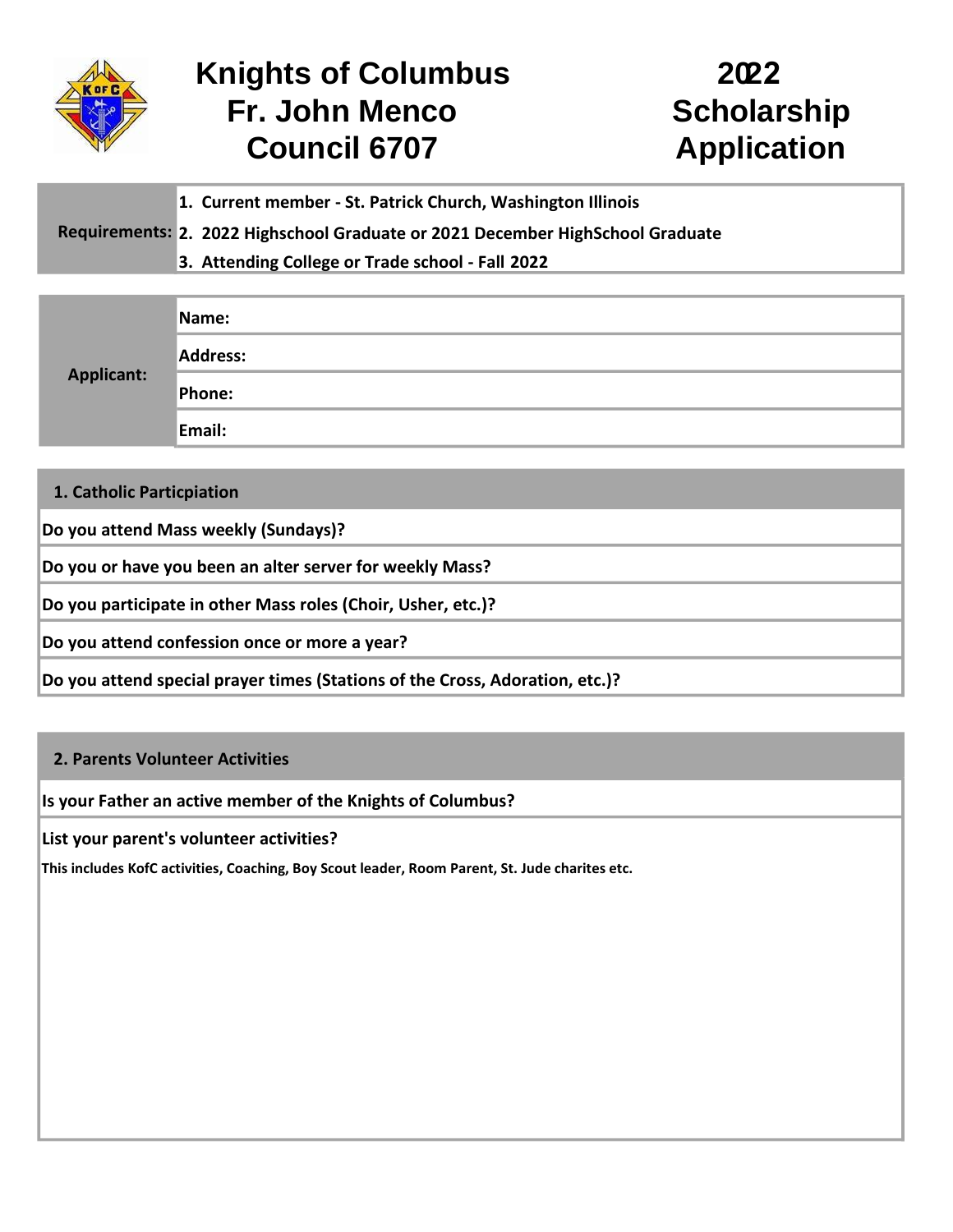**3. Discribe your school activities and the role you played. ( Include leadership roles, clubs, sports and \*volunteer activities)**